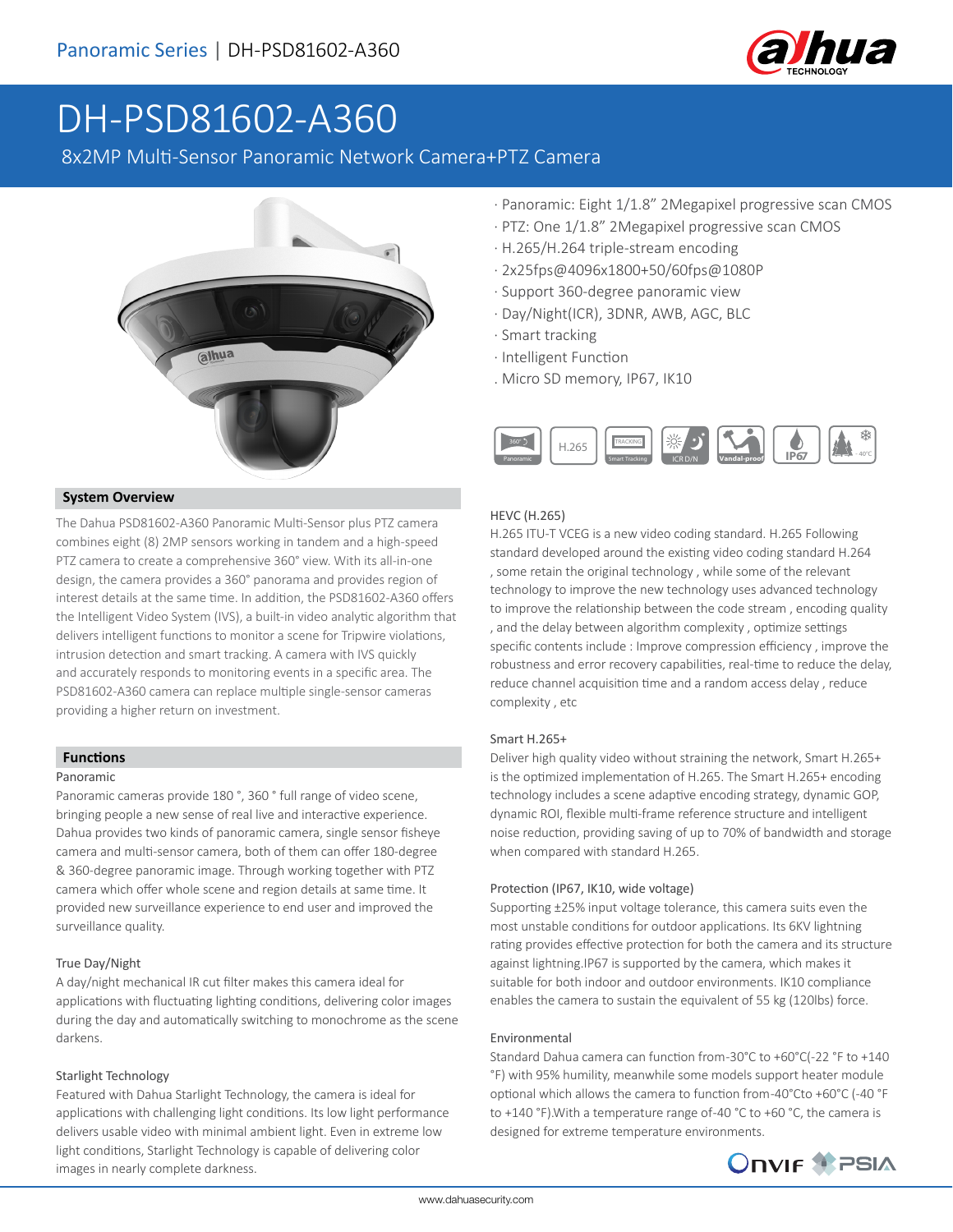### **Technical Specification**

| Panoramic Camera                |      |                                                                                                                                         |                   |                  |                 |  |
|---------------------------------|------|-----------------------------------------------------------------------------------------------------------------------------------------|-------------------|------------------|-----------------|--|
| <b>Image Sensor</b>             |      | Eight 1/1.8" 2Megapixel CMOS                                                                                                            |                   |                  |                 |  |
| <b>Effective Pixels</b>         |      | 2x4096(H)x1800(V)                                                                                                                       |                   |                  |                 |  |
| <b>Scanning System</b>          |      | Progressive                                                                                                                             |                   |                  |                 |  |
| <b>Electronic Shutter Speed</b> |      | Auto/Manual, 1/3~1/100000s                                                                                                              |                   |                  |                 |  |
| Minimum Illumination            |      | 0.005Lux/F2.2( Color,1/3s,30IRE)<br>0.03Lux/F2.2( Color,1/30s,30IRE)<br>0.003Lux/F2.2(B/W,1/3s,30IRE)<br>0.02Lux/F2.2(B/W,1/30s,30IRE)  |                   |                  |                 |  |
| S/N Ratio                       |      | More than 50dB                                                                                                                          |                   |                  |                 |  |
| Panoramic Lens                  |      |                                                                                                                                         |                   |                  |                 |  |
| Lens Type                       |      | Fixed                                                                                                                                   |                   |                  |                 |  |
| Mount Type                      |      | Board-in                                                                                                                                |                   |                  |                 |  |
| Focal Length                    |      | 5 <sub>mm</sub>                                                                                                                         |                   |                  |                 |  |
| Max. Aperture                   |      | F2.2                                                                                                                                    |                   |                  |                 |  |
| Angle of View                   |      | H: 360°, V:80°                                                                                                                          |                   |                  |                 |  |
|                                 |      | Detect                                                                                                                                  | Observe           | Recognize        | Identify        |  |
| <b>DORI Distance</b>            |      | 53m(178ft)                                                                                                                              | 21m(69ft)         | 10m(33ft)        | 5m(17ft)        |  |
| PTZ Camera                      |      |                                                                                                                                         |                   |                  |                 |  |
| Image Sensor                    |      | 1/1.8" 2Megapixel CMOS                                                                                                                  |                   |                  |                 |  |
| <b>Effective Pixels</b>         |      | 1920(H)x1080(V)                                                                                                                         |                   |                  |                 |  |
| RAM/ROM                         |      | 1024MB/128MB                                                                                                                            |                   |                  |                 |  |
| <b>Scanning System</b>          |      | Progressive                                                                                                                             |                   |                  |                 |  |
| <b>Electronic Shutter Speed</b> |      | Auto/Manual, 1~1/30000s                                                                                                                 |                   |                  |                 |  |
| Minimum Illumination            |      | 0.002Lux/F1.5( Color,1/3s,30IRE)<br>0.01Lux/F1.5( Color,1/30s,30IRE)<br>0.001Lux/F1.5(B/W,1/3s,30IRE)<br>0.008Lux/F1.5(B/W,1/30s,30IRE) |                   |                  |                 |  |
| S/N Ratio                       |      | More than 50dB                                                                                                                          |                   |                  |                 |  |
| PTZ Lens                        |      |                                                                                                                                         |                   |                  |                 |  |
| Lens Type                       |      | Motorized /Auto Iris(HALL)                                                                                                              |                   |                  |                 |  |
| Mount Type                      |      | Board-in                                                                                                                                |                   |                  |                 |  |
| Focal Length                    |      | 5.5mm~206mm                                                                                                                             |                   |                  |                 |  |
| Max. Aperture                   |      | F1.5                                                                                                                                    |                   |                  |                 |  |
| Angle of View                   |      | $H: 65.8^{\circ}$ ~ 2.0°                                                                                                                |                   |                  |                 |  |
| Optical Zoom                    |      | 37x                                                                                                                                     |                   |                  |                 |  |
| <b>Focus Control</b>            |      | Motorized                                                                                                                               |                   |                  |                 |  |
| <b>DORI</b><br>Distance         | Lens | Detect                                                                                                                                  | Observe           | Recognize        | Identify        |  |
|                                 | W    | 70m(229ft)                                                                                                                              | 28m(92ft)         | 14m(46ft)        | 7m(23ft)        |  |
|                                 | Τ    | 2080m<br>(6824 ft)                                                                                                                      | 832m<br>(2730 ft) | 416m<br>(1365ft) | 208m<br>(682ft) |  |

| PT7                                    |                     |                                                                                                  |  |  |
|----------------------------------------|---------------------|--------------------------------------------------------------------------------------------------|--|--|
| Pan/Tilt Range                         |                     | Pan: 0° ~ 360° endless; Tilt: -20° ~ 90°, auto flip 180°                                         |  |  |
| <b>Manual Control Speed</b>            |                     | Pan: 0.1° ~240° /s; Tilt: 0.1° ~120° /s                                                          |  |  |
| <b>Presets Speed</b>                   |                     | Pan: 600° /s; Tilt: 400° /s                                                                      |  |  |
| Presets                                |                     | 300                                                                                              |  |  |
| PTZ Mode                               |                     | 5 Pattern, 8 Tour, Auto Pan , Auto Scan                                                          |  |  |
| Speed Setup                            |                     | Human-oriented focal Length/ speed adaptation                                                    |  |  |
|                                        |                     | Auto restore to previous PTZ and lens status after                                               |  |  |
| Power up Action                        |                     | power failure                                                                                    |  |  |
| <b>Idle Motion</b>                     |                     | Activate Preset/ Scan/ Tour/ Pattern if there is no<br>command in the specified period           |  |  |
| Protocol                               |                     | DH-SD, Pelco-P/D (Auto recognition)                                                              |  |  |
| Intelligence                           |                     |                                                                                                  |  |  |
| <b>Auto Tracking</b>                   |                     | Support                                                                                          |  |  |
| <b>IVS</b>                             |                     | Tripwire, Intrusion                                                                              |  |  |
| Video                                  |                     |                                                                                                  |  |  |
| Compression                            |                     | H.265+/H.265/H.264+/H.264                                                                        |  |  |
| <b>Streaming Capability</b>            |                     | 3 Streams                                                                                        |  |  |
|                                        | Panoramic<br>Camera | 2x4096×1800/2x3840×1680/2x2880×1264/<br>/2x1920x832/2x1280x560/2x1024X452                        |  |  |
| Resolution                             | PTZ Camera          | 1080P(1920x1080)/ 1.3M(1280x960)/<br>720P(1280x720)/D1(704×576/704x480)/<br>CIF(352×288/352x240) |  |  |
|                                        |                     | Main Stream: 2x4096x1800(1~25fps)                                                                |  |  |
|                                        | Panoramic<br>Camera | Sub Stream: 2x1024X452 (1 ~ 25/30fps)                                                            |  |  |
| <b>Frame Rate</b>                      |                     | Third Stream: 2x1920x832 (1 ~ 25/30fps)<br>Main Stream: 1080P(1~50/60fps)                        |  |  |
|                                        | PTZ Camera          | Sub Stream: D1(1~50/60fps)                                                                       |  |  |
|                                        |                     | Third Stream: 1080P(1~50/60fps)                                                                  |  |  |
| <b>Bit Rate Control</b>                |                     | CBR/VBR                                                                                          |  |  |
| <b>Bit Rate</b>                        | Panoramic<br>Camera | H.265: 2x (14Kbps~ 8192Kbps)<br>H.264: 2x (24Kbps~ 8192Kbps)                                     |  |  |
|                                        | PTZ Camera          | H.265:4Kbps <sup>o</sup> 8192Kbps<br>H.264: 8Kbps~ 7168Kbps                                      |  |  |
| Day/Night                              |                     | Auto(ICR) / Color / B/W                                                                          |  |  |
| <b>BLC Mode</b>                        |                     | BLC / HLC / WDR(120dB)                                                                           |  |  |
| White Balance                          |                     | Auto/Natural/Street Lamp/Outdoor/Manual                                                          |  |  |
| Gain Control                           |                     | Auto/Manual                                                                                      |  |  |
| Noise Reduction                        |                     | 3D DNR                                                                                           |  |  |
| <b>Motion Detetion</b>                 |                     | Off / On (4 Zone, Rectangle)                                                                     |  |  |
| Region of Interest                     |                     | Off / On (4 Zone)                                                                                |  |  |
| Electronic Image<br>Stabilization(EIS) |                     | Support(For PTZ Camera only)                                                                     |  |  |
| Smart IR                               |                     | N/A                                                                                              |  |  |
| Defog                                  |                     | Support(For PTZ Camera only)                                                                     |  |  |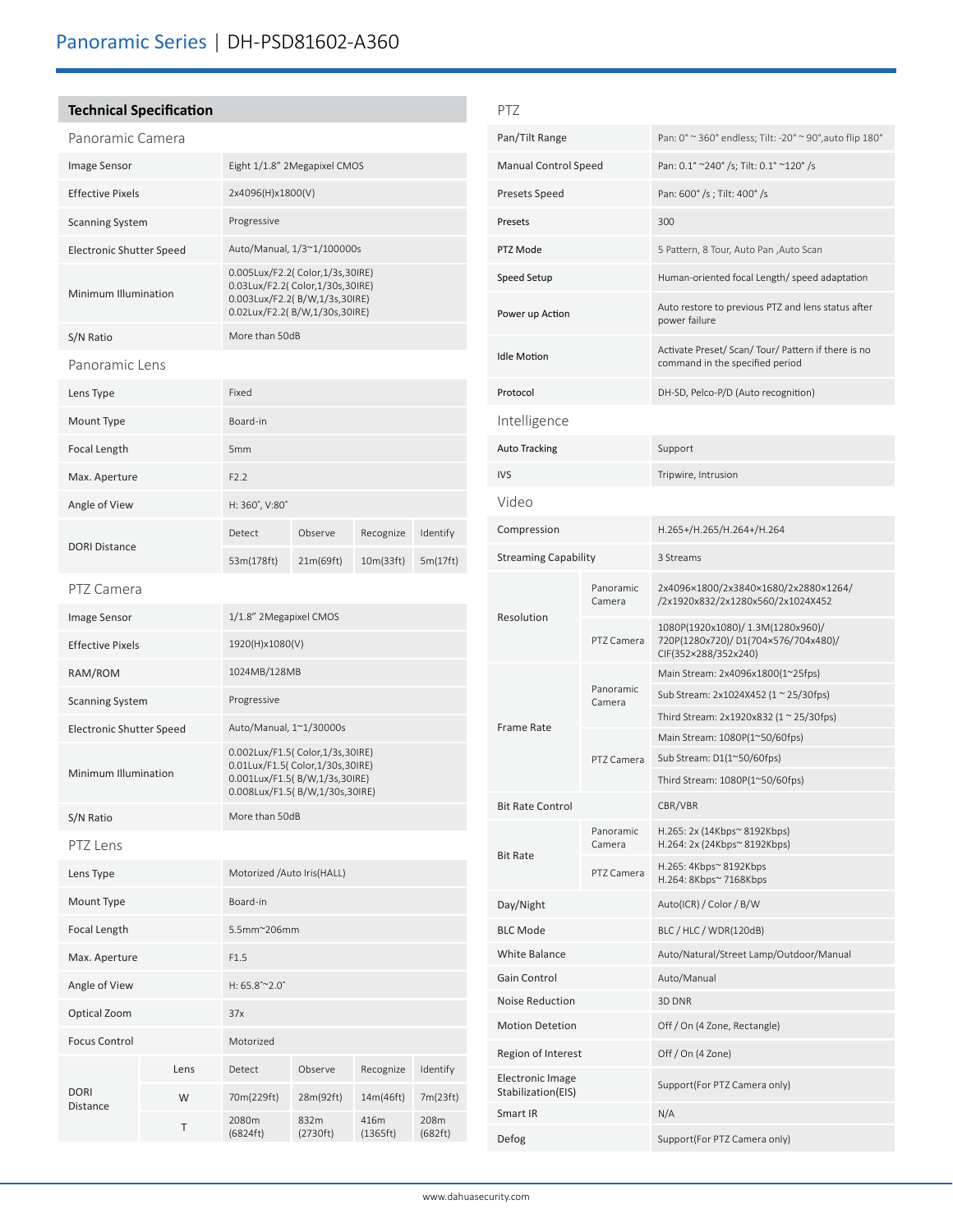# Panoramic Series | DH-PSD81602-A360

| Digital Zoom                                   |                     | 16x                                                                                                                               | Ordering                  |  |
|------------------------------------------------|---------------------|-----------------------------------------------------------------------------------------------------------------------------------|---------------------------|--|
| Flip                                           |                     | N/A                                                                                                                               | Type                      |  |
| Mirror                                         |                     | N/A                                                                                                                               |                           |  |
| Privacy<br><b>Masking</b>                      | Panoramic<br>Camera | Off / On (4 Area, Rectangle)                                                                                                      |                           |  |
|                                                | PTZ Camera          | Off / On (24 Area, Rectangle)                                                                                                     |                           |  |
| Audio                                          |                     |                                                                                                                                   | Panoramic-<br>PTZ camera  |  |
| Compression                                    |                     | G.711a/G.711Mu/AAC/ G.726                                                                                                         |                           |  |
| Network                                        |                     |                                                                                                                                   |                           |  |
| Ethernet                                       |                     | RJ-45 (100/1000Base-T)<br>Fiber-FC (100/1000Base-FX) (Optional)                                                                   |                           |  |
| Protocol                                       |                     | HTTP;HTTPs;TCP;ARP;RTSP;RTP;UDP;SMTP;FTP;DHCP<br>;DNS;DDNS;PPPOE;IPv4/v6;QoS;UPnP;NTP;Bonjour;80<br>2.1x;Multicast;ICMP;IGMP;SNMP |                           |  |
| Interoperability                               |                     | ONVIF, PSIA, CGI                                                                                                                  | Accessories<br>(included) |  |
| <b>Streaming Method</b>                        |                     | Unicast / Multicast                                                                                                               |                           |  |
| Max. User Access                               |                     | 10 Users/20 Users                                                                                                                 |                           |  |
| <b>Edge Storage</b>                            |                     | <b>NAS</b><br>Local PC for instant recording<br>Mirco SD card 128GB                                                               |                           |  |
| <b>Web Viewer</b>                              |                     | IE, Chrome, Firefox, Safari                                                                                                       |                           |  |
| Management Software                            |                     | Smart PSS, DSS, Easy4ip                                                                                                           |                           |  |
| <b>Smart Phone</b>                             |                     | IOS, Android                                                                                                                      |                           |  |
| Certifications                                 |                     |                                                                                                                                   |                           |  |
| Certifications                                 |                     | CE (EN 60950:2000)<br>UL:UL60950-1<br>FCC: FCC Part 15 Subpart B                                                                  |                           |  |
| Interface                                      |                     |                                                                                                                                   |                           |  |
| Video Interface                                |                     | 1 Port(For PTZ Camera only)                                                                                                       |                           |  |
| Audio Interface                                |                     | 2/1 channel In/Out                                                                                                                |                           |  |
| RS485                                          |                     | 1 Port                                                                                                                            |                           |  |
| Alarm                                          |                     | 7 channel In: 5mA 5VDC<br>2 channel Out: 1A 30VDC / 0.5A 50VAC                                                                    |                           |  |
| Electrical                                     |                     |                                                                                                                                   |                           |  |
| Power Supply                                   |                     | DC36V                                                                                                                             |                           |  |
| Power Consumption<br><b>LITVILUTILITETILGI</b> |                     | $<$ 120 $W$                                                                                                                       |                           |  |
| <b>Operating Conditions</b>                    |                     | -40° C ~ +60° C (-40° F ~ +140° F) / Less than 95% RH                                                                             |                           |  |
| <b>Strorage Conditions</b>                     |                     | -40° C ~ +60° C (-40° F ~ +140° F) / Less than 95% RH                                                                             |                           |  |
| Ingress Protection                             |                     | <b>IP67</b>                                                                                                                       |                           |  |
| Vandal Resistance                              |                     | IK10                                                                                                                              |                           |  |
| Construction                                   |                     |                                                                                                                                   |                           |  |
| Casing                                         |                     | Metal                                                                                                                             |                           |  |
| <b>Dimensions</b>                              |                     | Φ449.5mm×342.5mm(Φ17.7"×13.48")                                                                                                   |                           |  |
| Net Weight                                     |                     | 16kg(35.27lb)                                                                                                                     |                           |  |
| <b>Gross Weight</b>                            |                     | 25kg(55lb)                                                                                                                        |                           |  |

| <b>Ordering Information</b> |                       |                                                                 |  |  |  |
|-----------------------------|-----------------------|-----------------------------------------------------------------|--|--|--|
| Type                        | Part Number           | Description                                                     |  |  |  |
| Panoramic+<br>PTZ camera    | DH-<br>PSD81602P-A360 | 8x2MP Multi-Sensor Panoramic Network<br>Camera+PTZ Camera, PAL  |  |  |  |
|                             | DH-<br>PSD81602N-A360 | 8x2MP Multi-Sensor Panoramic Network<br>Camera+PTZ Camera, NTSC |  |  |  |
|                             | PSD81602P-A360        | 8x2MP Multi-Sensor Panoramic Network<br>Camera+PTZ Camera, PAL  |  |  |  |
|                             | PSD81602N-A360        | 8x2MP Multi-Sensor Panoramic Network<br>Camera+PTZ Camera, NTSC |  |  |  |
| Accessories<br>(included)   | Mount Adapter         | Mount Adapter                                                   |  |  |  |
|                             | Wall Mount Bracket    | <b>Wall Mount Bracket</b>                                       |  |  |  |
|                             | DC36V/4.17A           | Power Supply                                                    |  |  |  |